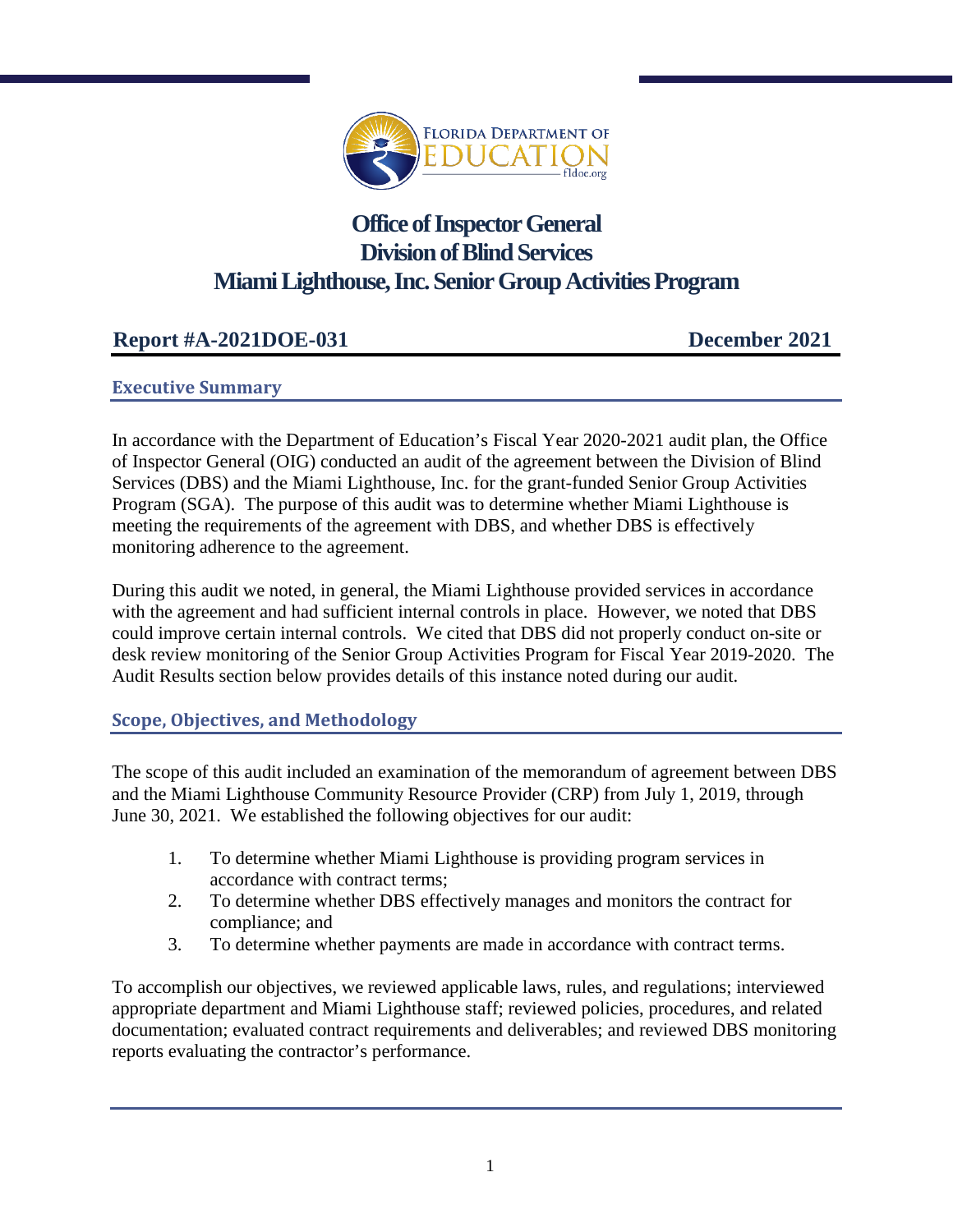#### **Background**

Pursuant to Section 413, Florida Statutes, the Department of Education and the Division of Blind Services (DBS) provides services to individuals of all ages that are visually impaired or blind. The mission of the Division of Blind Services (DBS) is to help blind and visually impaired individuals achieve their goals and live their lives with as much independence as possible. The Senior Group Activities (SGA) program was established to help blind and visually impaired individuals age 55 and older live independently while accessing services and opportunities for socialization with other senior citizens with impaired vision. Services under this program are provided through a DBS contract with a Community Resource Provider (CRP), Miami Lighthouse, Inc. CRPs are private, not-for-profit service organizations that provide or facilitate the provision of services to enable individuals with bilateral visual impairments to maximize their opportunities to function independently in their communities. According to the contract, the SGA program provides attention to financially disadvantaged blind adults in order to promote a fuller, more well-balanced life by recognizing the need for integration of art-creation and appreciation into comprehensive programming.

The SGA program is provided through a three-year, legislatively appropriated, grant of \$150,000 per contract year. The Miami Lighthouse Inc. program serves clients residing in Miami-Dade and Monroe County. These seniors receive therapeutic activities (art, painting, ceramics); travel vouchers; meals (breakfast, lunch, and snacks); access to health monitoring events; nutritional services; daily living services (one on one); and access to technology services including phones and email. This program is mainly for socialization in group settings. As a result of their socialization efforts the group created a choir, and they perform out in the community. SGA clients usually come to the center two to three days per week. The services allow clients to travel independently, cook, read, write, and perform routine household tasks.

The DBS Contract with the Miami Lighthouse for SGA contains two deliverables, prescribing that 90 unique clients are served during the Fiscal Year and at least 50 unique clients are served per quarter. The contractor achieved both of these deliverables during the audit scope. The DBS oversees the SGA contract while Miami Lighthouse facilitates service delivery, ensures adequate core services are offered, and collects data demonstrating ongoing client successes in this community-based program. Monitoring is based on information provided that includes a list of clients participating each quarter (50). Miami Lighthouse, Inc. provides data supporting service delivery to DBS on a quarterly basis, but the data is not maintained in the Division's AWARE system.

## **Audit Results**

Finding 1: DBS did not monitor the Senior Group Activities (SGA) Program in accordance with the contract for Fiscal Year 2019-20.

According to the CRP Contract 20-583, Section E. 2, ii., "At minimum, the Department will perform one (1) on-site or one (1) desk review each contract year." On-site visits and desk reviews of service documentation are also specified in the contract. For Fiscal Year 2019-2020, DBS collected quarterly documentation of program invoices and data submissions as submitted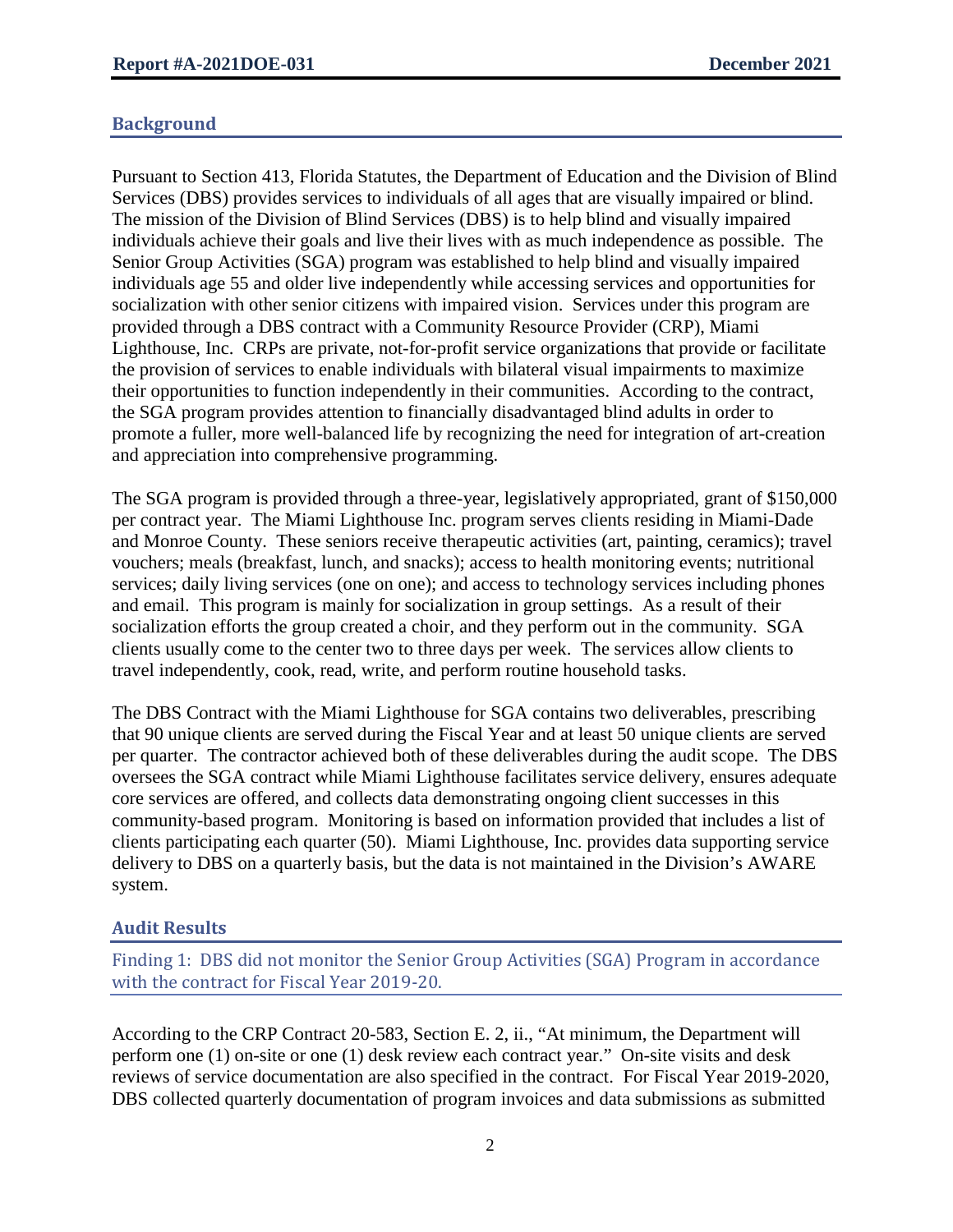by the Miami Lighthouse. While quarterly reporting included elements of reviewing client access to offered services and service hours reporting per client, including the total numbers of unique clients served, we determined there was no on-site monitoring or formal desk review with reports and recommendations to the Miami Lighthouse SGA program for the Fiscal Year 2019- 2020.

DBS monitoring of the Miami Lighthouse contracts for blind services programs involved an onsite review in November 2019. This review focused on three other blind services programs for Fiscal Year 2018-2019, but did not include the SGA program, which was in its fifth month of operation. DBS management elected not to conduct an on-site monitoring of the SGA program in the latter part of Fiscal Year 2019-20 based on the risks of in-person interaction associated with the coronavirus pandemic. DBS had the ability to submit and collect program documents and review these through a desk review; however, no desk review took place. DBS conducted desk reviews of several blind services programs administered by Miami Lighthouse in Fiscal Year 2020-21, including the SGA program. DBS completed these reviews in September 2021.

DBS could have requested samples of documentation of program attendance to verify or confirm that reported attendance logs had backup documentation for specific SGA clients. Samples of attendance sheets were available for the second and third quarters of Fiscal Year 2019-20. This type of ongoing monitoring reduces the risk of fraud and overpayments by ensuring that reported attendance in the SGA program is supported by documentation of client attendance through signin and sign-out sheets.

While DBS did perform some monitoring activities during the scope of this engagement, we determined DBS failed to conduct monitoring of the SGA program for Fiscal Year 2019-20. Lack of monitoring increases the risk that noncompliance with the terms of the contract will go undetected. The lack of monitoring also limits communication of any potential findings or recommendations, which hinders Miami Lighthouse, Inc.'s ability to improve its processes.

#### *Recommendation*

We recommend that DBS conduct on-site or desk review monitoring of the Miami Lighthouse, Inc. Senior Group Activities Program in accordance with contract requirements. We further recommend DBS develop a risk assessment tool and monitoring plan for each monitoring period to aid its monitoring requirement to more strategically review CRP-based blind services programs.

#### *DBS Management Response*

Concur. The Division acknowledges the recommendations noted. The Division has a monitoring plan and risk assessment tool for annual contract monitoring. The Division will prioritize monitoring using the risk tool as a baseline. The Division will utilize its monitoring plan and risk assessment tool during the 2021-2022 FY. On-site and/or desk monitoring will be prioritized based on the results of these guides. Additionally, there will be an ongoing effort to continue monitoring of contracted vendors on an annual basis.